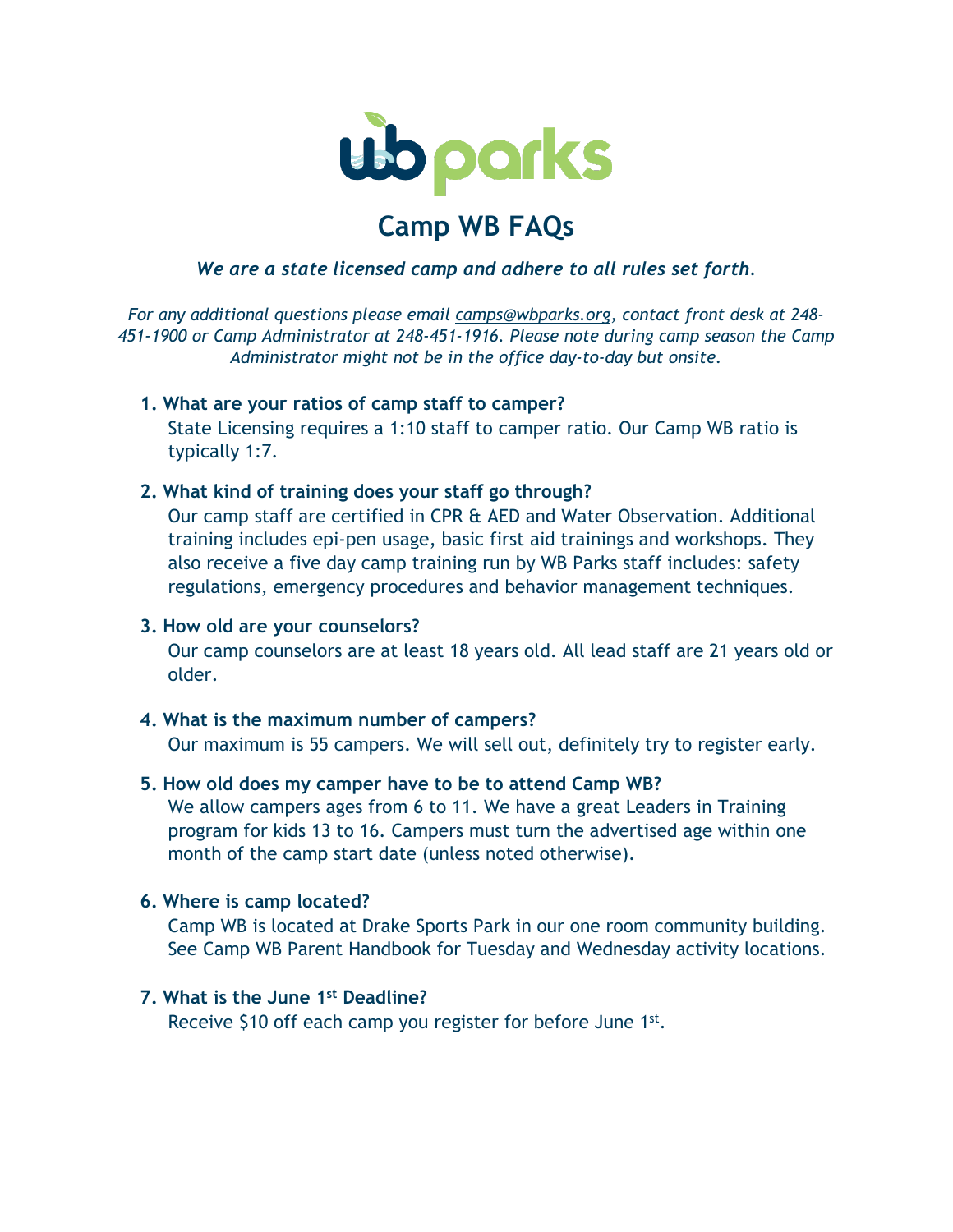# **8. When does my child get their t-shirt?**

T-shirts are given out during pick-up time on the first day of camp. One t-shirt per camper for the whole summer, but extra t-shirts are available for purchase for \$10.

## **9. What does my child need to bring to camp?**

Campers should bring a backpack that includes: a peanut free lunch, 2 snacks, sunscreen and water. Wear closed toed shoes every day and their field trip tshirt on field trip days. Please be sure their backpack and all belongings are clearly marked in permanent marker with your child's name.

**Water activity days:** bring a swim suit, towel and closed toe water shoes.

**Campers should NOT bring:** money (unless it is ice cream truck day), toys, video games, cell phones, personal stereos, DVD players, ipods, etc. They are not allowed to use them at Camp and we cannot be responsible for these items.

## **10. What will my child do during camp?**

Campers take part in a variety of activities from week to week. We rotate between active and passive activities.

- Mondays:
	- o Ice breaker, morning rotations, the ice cream truck visits and afternoon rotations. Rotations include games, outdoor activities and crafts.
- Tuesdays:
	- o Parent drop-off and pick-up at Marshbank Park (one of our parks about 15mins from Drake); one of our Naturalist provides nature education on a number of topics throughout the summer, campers fish and participate in bi-weekly canoeing.
		- One lifeguard is present at each canoe day and staff are in the canoes with the campers.
- Wednesdays:
	- o Parent drop-off **only** at Lily Pad Springs in the morning. Activity rotations with special craft project.
- Thursdays:
	- o This is our field trip day and we are gone majority of the day. **Camp t-shirts** are required to be worn on this day.
- Fridays:
	- o Morning activity rotations. Afternoon Wacky Water Day which include: a giant slip and slide, water balloons and other water activities.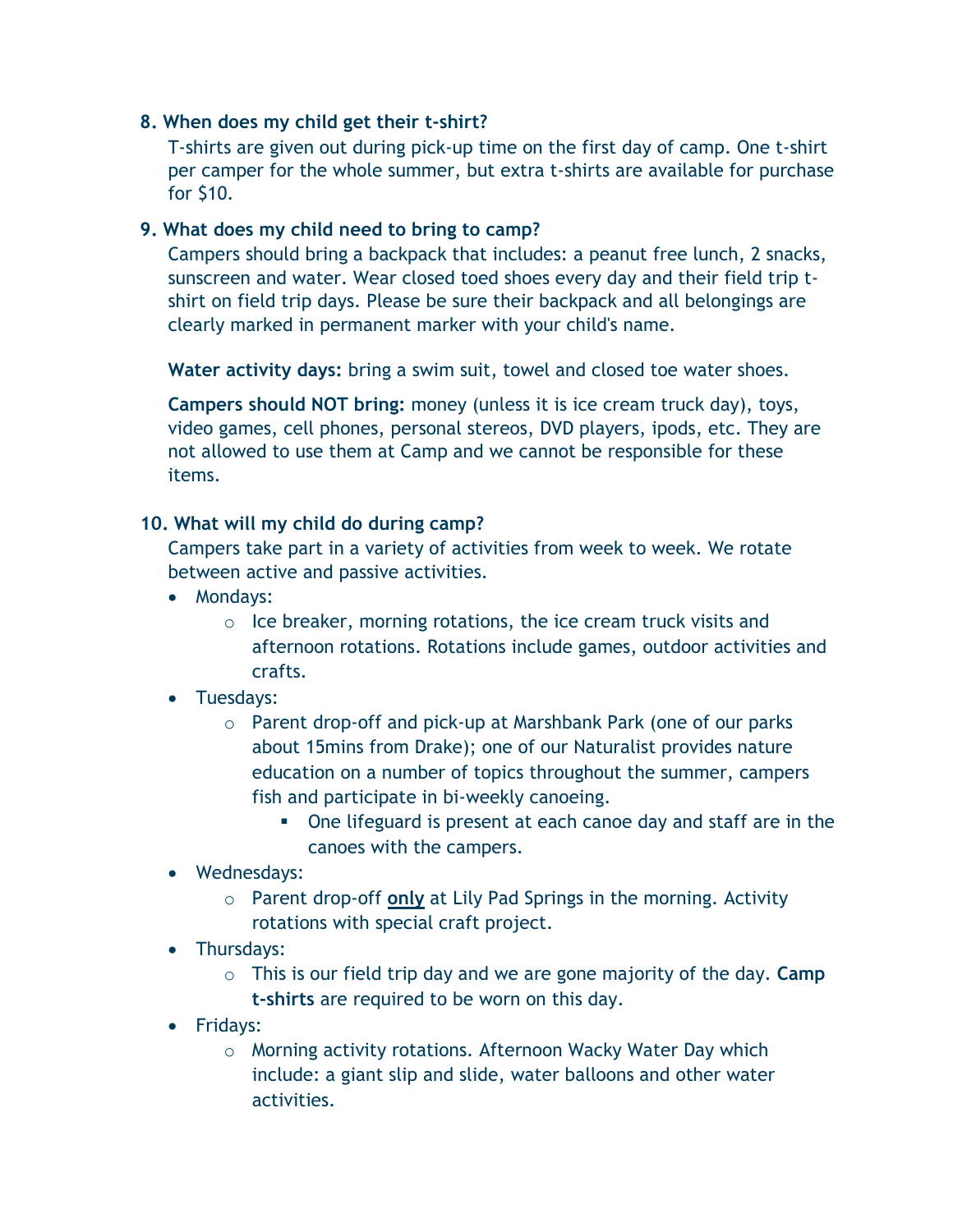# • **Additional Info:**

- $\circ$  Free time is offered a couple times throughout the day every day.
- o Your child will do all of these things and much more; including special guest and activities.
- o We definitely keep them busy.

# **11. What field trip will my child/children go on in camp?**

Refer to the Camp Guide or online Camp WB description.

# **12. How do canoe day's work at Marshbank?**

One lifeguard is present at each canoe day and one staff member is in each canoe. Everyone travels together in a group and we go through a marsh area as well as by the fishing pier if time allows it.

# **13. My child has never road a bus before … can I go on the field trip with them?**  WB Parks policy only allows for camp staff to accompany campers on field trips and at camp. We understand that bus rides can be a new experience for kids and have the potential to cause some anxiety, but our staff does a wonderful job preparing our campers for our field trip days. Additionally, staff will sit with campers who may be anxious about the drive.

# **14. How does your camp handle special needs?**

We do our best to accommodate campers with special needs; however, we do not have staff to work with campers who need one-on-one assistance. We highly encourage parents to elaborate on their camp forms.

# **15. Do you have any returning staff?**

We have mix of returning staff and some great new staff joining our camp team.

# **16. How do I register for a camp?**

Every child must have **all** required camp forms completed and submitted before they can be registered for camp with payment.

- 1. Camp Waiver/Release Form Accident Waiver, Release of Liability, Indemnity/Hold Harmless Agreement
- 2. Concussion Form
- 3. Permission to Administer Medication and Release of Claims (if needed) this form includes a section that needs to be signed by your child's doctor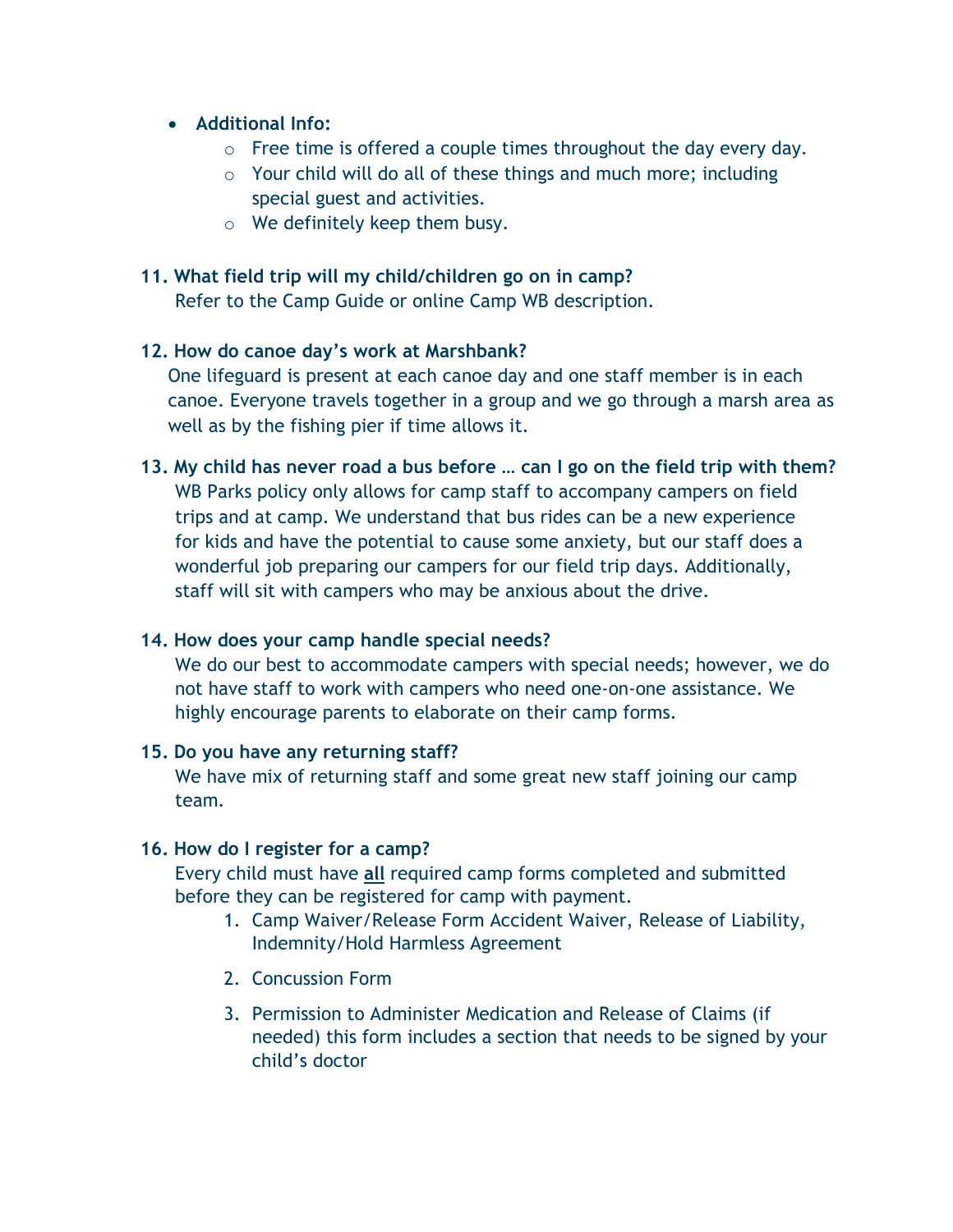Once your child's camp paperwork has been processed, you will receive an email confirmation. At that point, you can register in-person, online or call (248) 451-1900 once registration starts.

## **17. When is the first day I can register?**

Registration opens online the Monday April 25th. All camp forms must be completed and processed prior to your registration. Early registration April 22 for returning campers.

\*We offer a \$10 discount for all camps (unless stated otherwise) if you register before June 1st.

## **18. Can parents pick their children up early from camp?**

Parents may pick up their children early from camp on non-field trip days. *Staff must be made aware of this the day beforehand or the morning of, at the latest***.** Parents or whomever will be picking up the child must be on the camp waiver and present a photo ID or PIN number at the time of pick up.

## **19. When is the registration deadline?**

The registration deadline is 11:59 pm, the Tuesday prior to the camp start date (unless stated otherwise). Camps may sell out before this date, register early!

- Transfers/cancellations must be requested before the registration deadline and will include a \$10 fee per transaction.
- Registration after the deadline will only be accepted if space allows and you will be charged a \$20 administration fee.
- We only consider refunds due to a medical condition, with a doctor's note, if submitted by the end of that week of camp.

# **20. What is your refund policy?**

Refunds cannot be issued for daily absences. We only process refunds due to a medical condition, with a doctor's note, if submitted by the end of that week of camp. If West Bloomfield Parks cancels a camp, a full refund will be issued. Any transfer/refund requests will include a \$10 administrative fee. No transfers or refunds after Tuesday at 11:59 pm the week prior to the start of camp. We also do not pro-rate camp fee if a child only attends a portion of a camp.

# **21. Can I have staff's phone number to contact you throughout the day?**

If you have any concerns during the camp day, please contact the main office at 248-451-1900. They will relay all messages to camp staff.